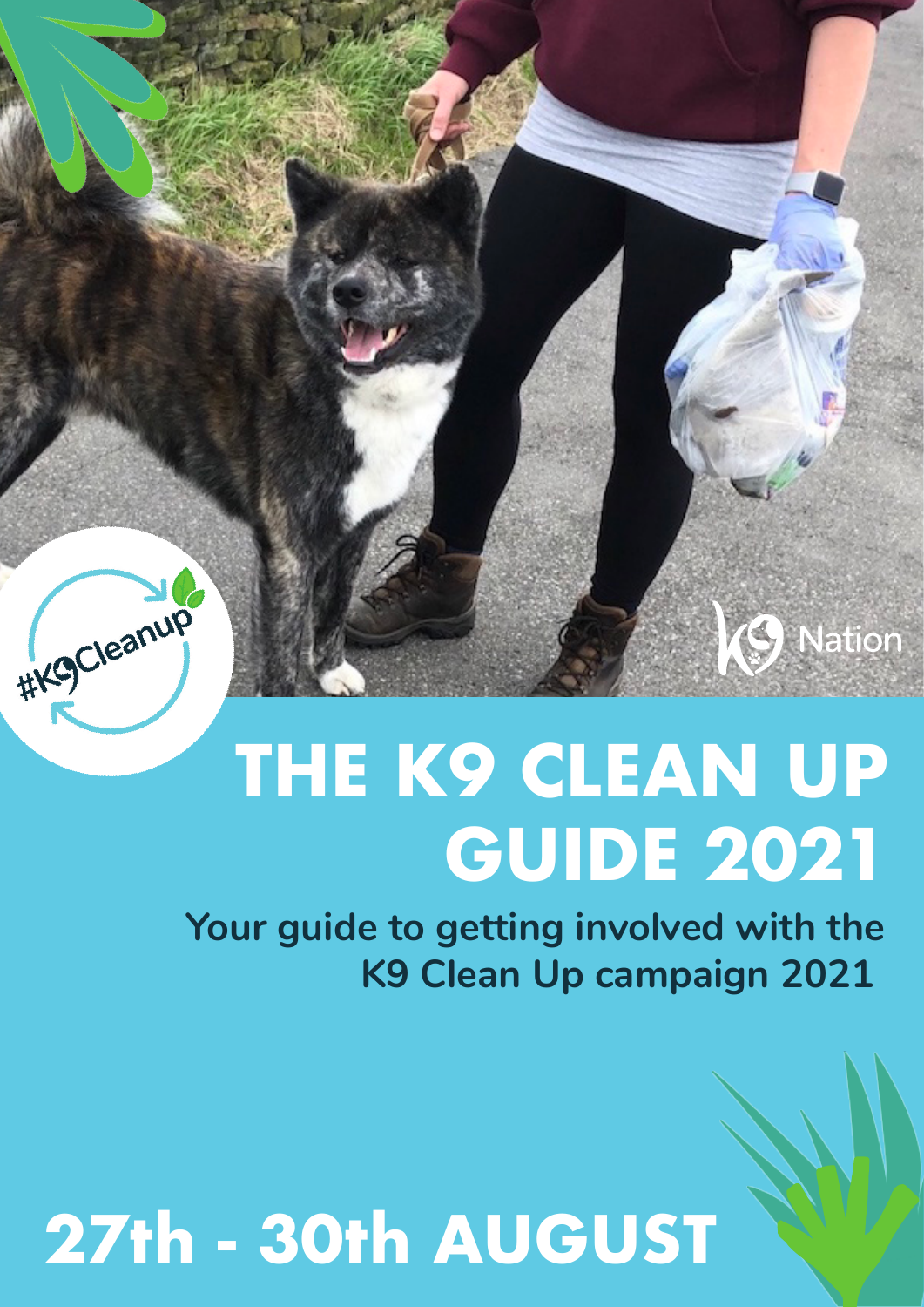# **THANKS FOR JOINING US!**

**Litter on our streets, parks and beaches is an on-going problem and in 2020 we showed the effect our dog owner community can have! This year, we want to reach more people than ever and you can help!**

**We hope you can use the resources in this guide to talk with your community and try to get more people involved in the Clean Up! Everybody that gets involved adds to the success of the campaign!**

## **Invite Others**

**Make sure to use the #K9cleanup hashtag to track the campaign progress, see other's posts and add your posts to the campaign!**

**The more people that are involved in the campaign, the bigger effect we can have on our local areas. Social media is a great way to spread the word about the campaign and get other people to join us.**

**In the run up to the campaign and during, we will be posting across our social media about the campaign, tips and tricks for getting involved and stats about how the campaign is going!**

**We also have a hashtag, dedicated to our campaign! Whenever you're posting something related to the campaign, use the hashtag #K9cleanup!**

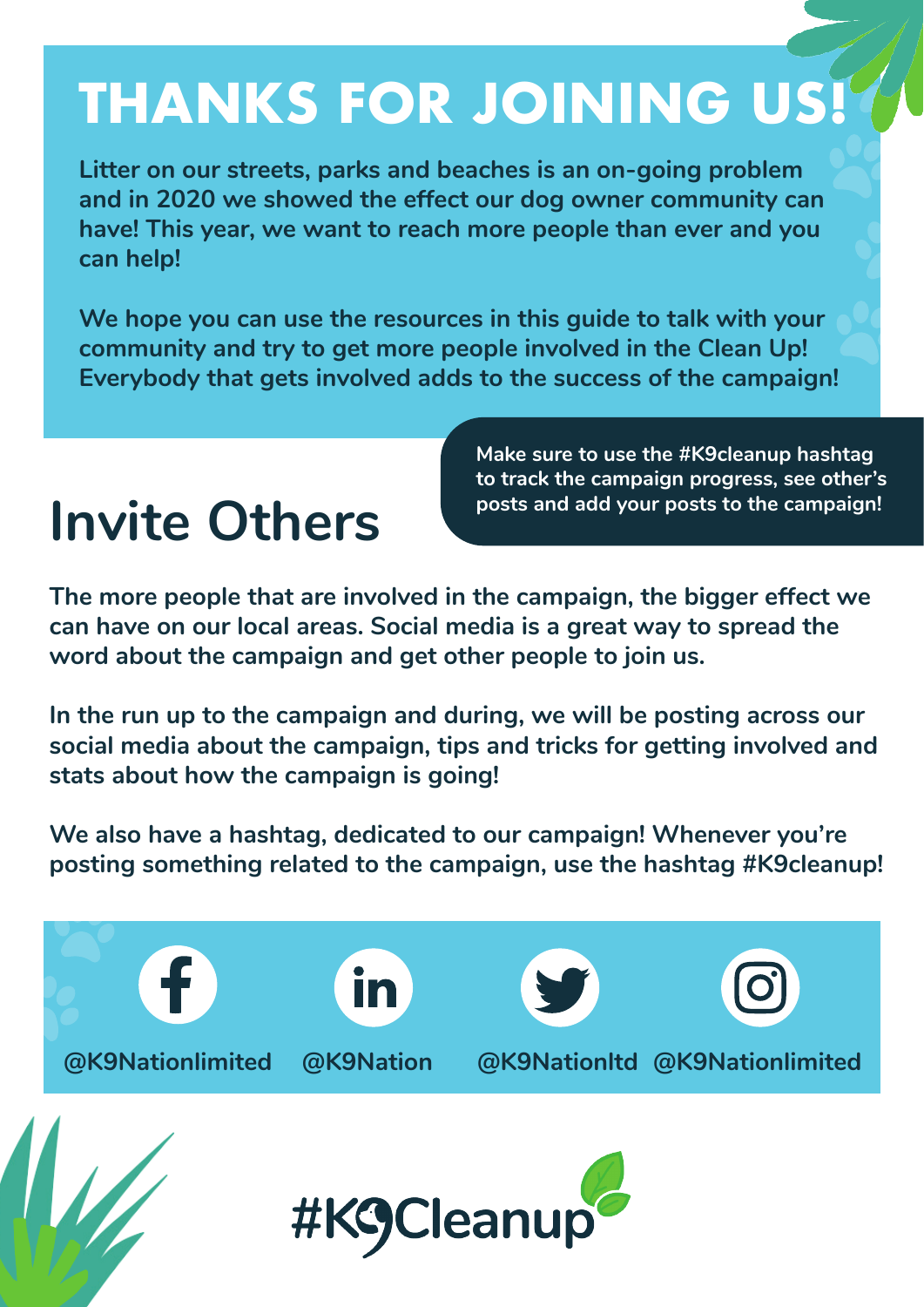# **RESOURCES - IMAGES**

information about the Clean Up! Click here to head straight to the resources **On the K9 Nation website you can find images for social platforms with page. You can share a post straight from the website for Facebook and Twitter, or download the images!** 

NN

I'm part of the

#KGCleanup

Join me and other dog owners to

help clean up our walks!

27th - 30th AUGUST 2021

#### **Instagram Twitter / Facebook**



## **RESOURCES - TEXT**

I'm joining the

#KGCleanup

27th - 30th

**AUGUST 2021** 

**" You know best what will get your community to take part in the campaign but we want to make it as easy as possible for you to put a post together. We've created some example text you can use for your social media posts!**

**I'm taking part in the #K9cleanup campaign, 27th - 30th August! We're coming together to build a cleaner nation for everyone! Get involved here: https://k9nation.dog/k9cleanup/** 

**I'm joining the #K9cleanup campaign, to help clean up the dog walks near me! The campaign is running from 27th - 30th August. Take part here: https://k9nation.dog/k9cleanup/** 

**Litter on our streets is an ongoing problem and it's time we do something about it! I'm taking part in the #K9cleanup and so should you https://k9nation.dog/k9cleanup/**

**" Join me in cleaning up our dog walks by taking part in the #K9cleanup campaign! The Clean Up is from 27th - 30th August! Get involved here: https://k9nation.dog/k9cleanup/**